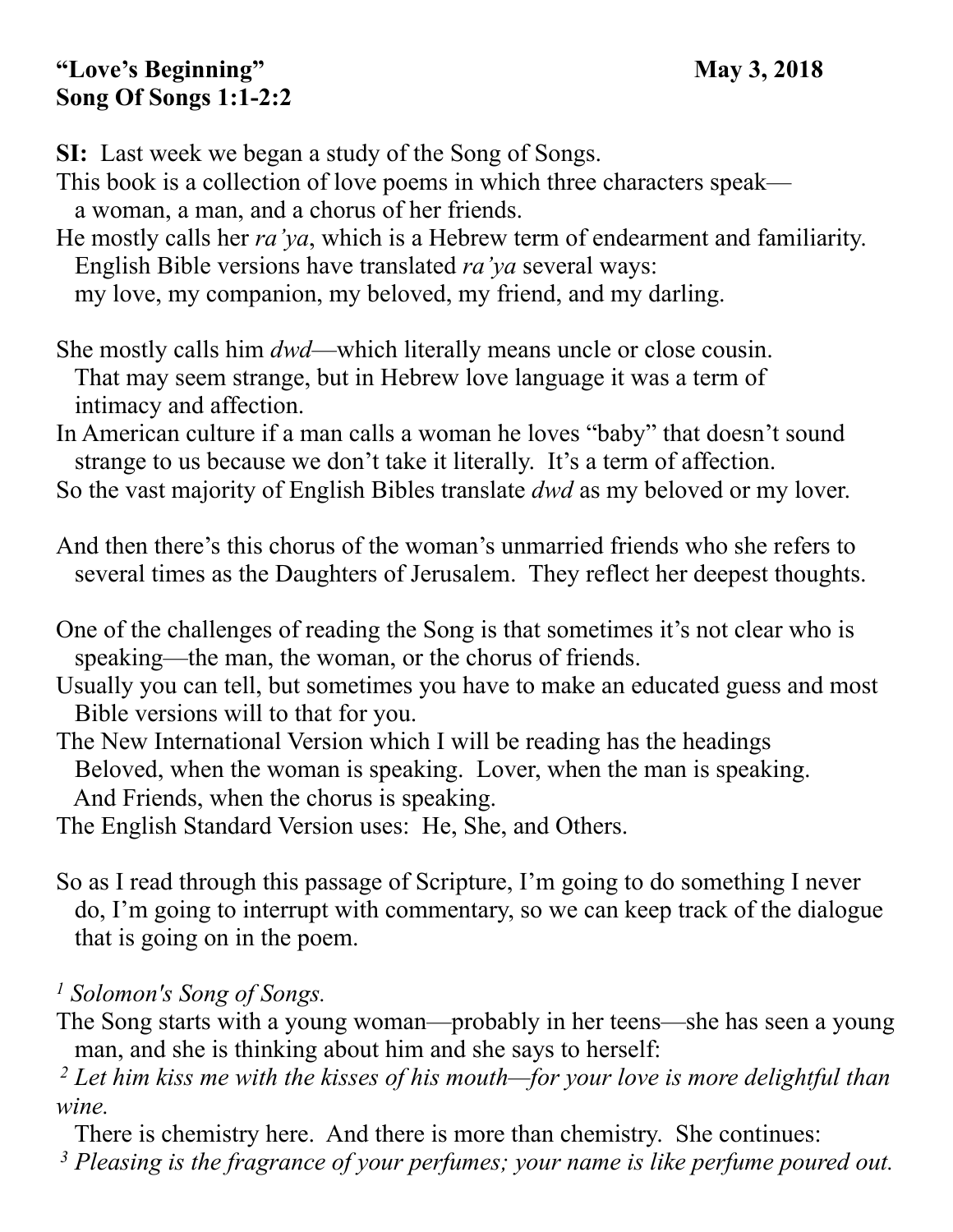*No wonder the maidens love you!* 

What kind of man is this who is wearing perfume? Is he a sissy?

Remember this is love poetry. Perfume is mentioned over and over in the Song. Her perfume, his perfume, perfume of flowers, perfume in air.

Perfume is a way of talking about pleasure that comes from enjoying good things. So what is it that smells good about this man? It's his name.

Your name is like perfume.

See, it's not just chemistry that attracts her to him.

He has a good reputation. He has a good name.

She says: No wonder the maidens love you.

He has the respect of all of the young, unmarried women.

They were all drawn to him because he's a man of good character.

He's good marriage material.

So she thinks about life with this man and she says to herself:

 *4 Take me away with you—let us hurry! Let the king bring me into his chambers.*  He's not a king. As we will see in a moment, he's a shepherd. But to her, he's a king.

Her friends speak. Here's the chorus. These are young unmarried women who reflect her deepest thoughts. They say:

*We rejoice and delight in you; we will praise your love more than wine.* 

Yes, they are saying. He would be the ideal husband. We like him too.

And she agrees with these young women, she says:

 *How right they are to adore you!* 

But when she realizes all the other young women have eye on this man it makes her very unsure of herself. Starts talking about what doesn't like about herself.  *5 Dark am I, yet lovely, O daughters of Jerusalem, dark like the tents of Kedar, like the tent curtains of Solomon. 6 Do not stare at me because I am dark, because I am darkened by the sun.* 

She's very, very tan. But being tan was not a mark of beauty in that culture. It was desirable to have skin that was not sunburned and darkened by the sun. Probably because it said something about your status. If fair, didn't have to work. And notice it's the city girls, daughters of Jerusalem who set the beauty standard. So she looks at herself and says: I've got a good figure, but hate my tan.

 She focuses on the negative. I hate my freckles. I hate my frizzy hair. Then she explains why she is so tan.

*My mother's sons were angry with me and made me take care of the vineyards;*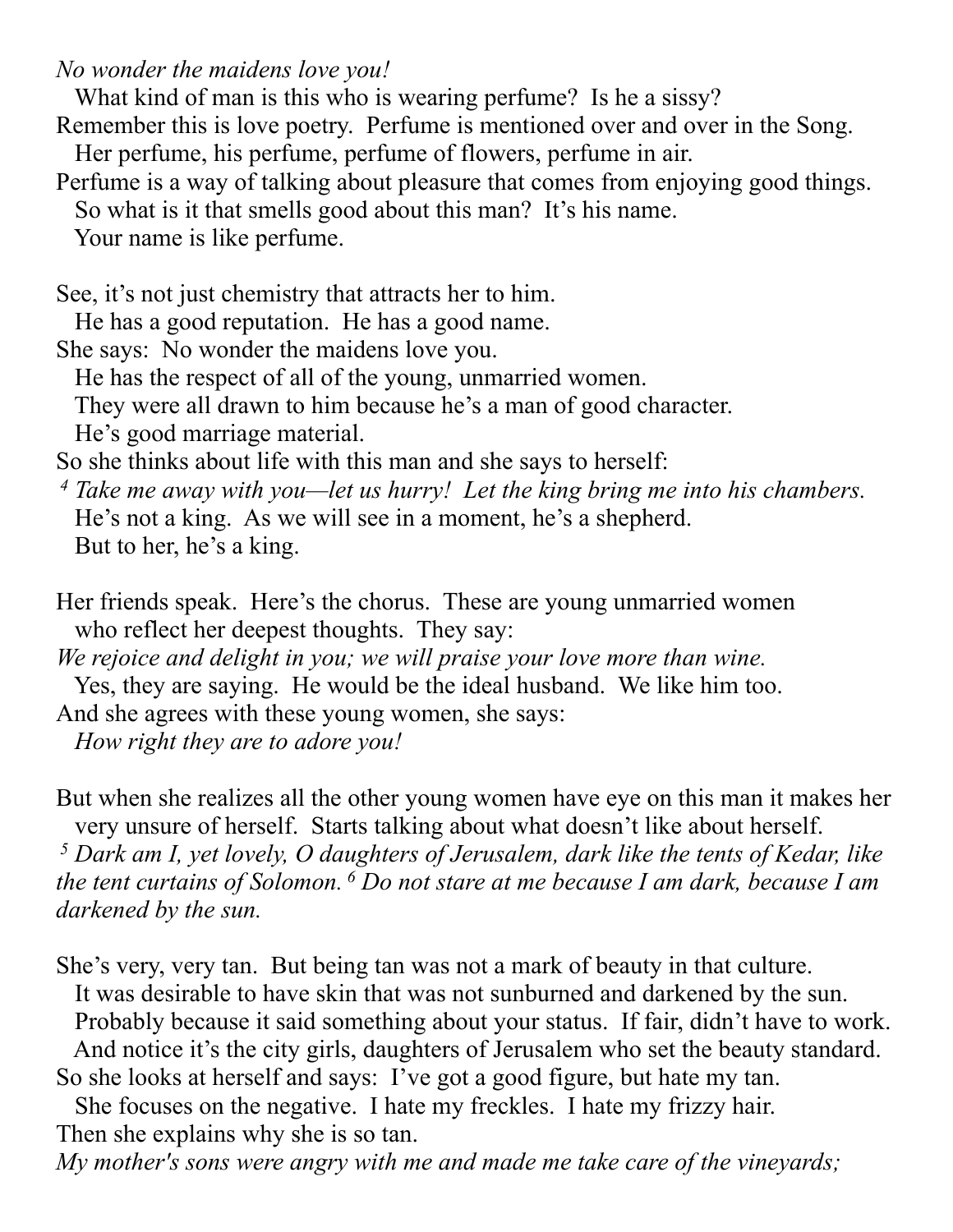*my own vineyard I have neglected.* 

So now we know a little more about her. She's had a hard family life.

No mention of her father. He must have died. Her older brothers have raised her.

And she wanted to be like her girlfriends in town and stay inside out of the sun,

but her brothers said: No way. Dad's gone and we have a farm to run.

Get to work in the vineyard. She's a working girl. She's a farm girl.

And because of that he has neglected her appearance.

Now, it seems, she is actually talking to this young man—asks him a question.  *7 Tell me, you whom I love, where you graze your flock and where you rest your sheep at midday. Why should I be like a veiled woman beside the flocks of your friends?* 

 Shepherds would rest flocks at noon, heat of day, find shade somewhere. So she says: Tell me where you are going to have lunch. I want to join you.

But knows his friends going to be around, the other shepherds.

 And she doesn't want to look desperate. She doesn't want to be humiliated. She wants some kind of encouragement from him.

Some indication that he actually wants her to join him for lunch.

He gives her that encouragement:

 *8 If you do not know, most beautiful of women, follow the tracks of the sheep and graze your young goats by the tents of the shepherds.* 

When you bring your goats out, follow us, you'll find me.

He's letting her know that he wants her to come and eat with him—

but he's playing it cool, he's low key.

But as he watches her walk away, then we see what he's really thinking.

 *9 I liken you, my darling, to a mare harnessed to one of the chariots of Pharaoh. 10 Your cheeks are beautiful with earrings, your neck with strings of jewels. 11 We will make you earrings of gold, studded with silver.* 

 He compares her to a horse. A mare with the chariots of Pharaoh. What? Egyptian chariots were pulled by stallions.

 Sometimes in battle the enemy would send a mare in heat right into the middle of those stallions and there would be chaos.

Here's how the OT scholar Tremper Longman explains this image: "He is saying that she drives all the men crazy with her attractiveness, with the implication that she drives him to distraction as well."

He's watching her walk away after she's boldly asked him for a lunch date. And he imagines her in jewelry. She doesn't have jewelry. She's a country girl from a hard family. But to him, she's a queen with jewelry.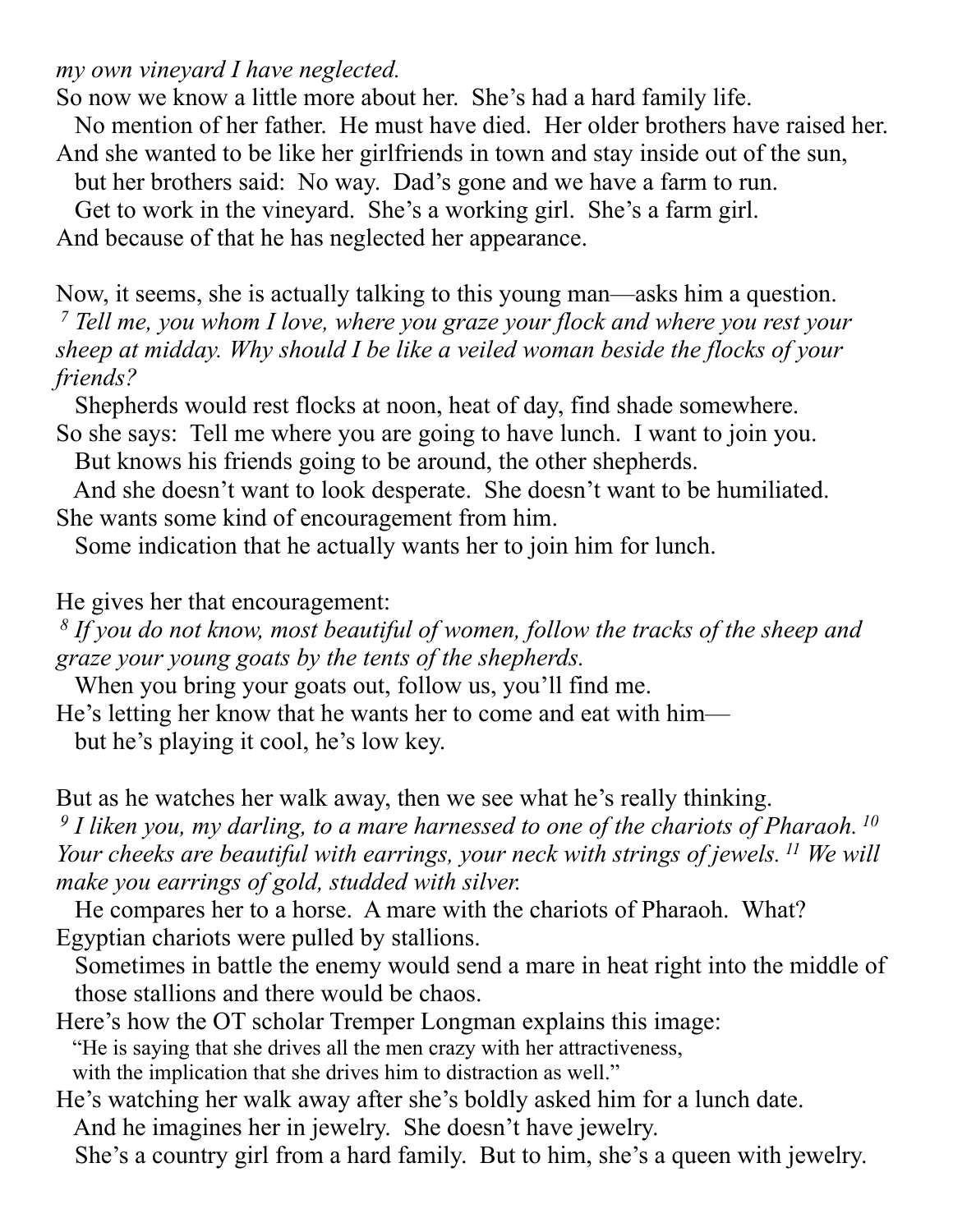So they meet at noon. This is the way she describes it:  *12 While the king was at his table, my perfume spread its fragrance.*  It's really a picnic under a tree with a shepherd, to her it's a banquet with a king.

 *13 My lover is to me a sachet of myrrh resting between my breasts. 14 My lover is to me a cluster of henna blossoms from the vineyards of En Gedi.* 

There's that perfume thing again. Myrrh, rare, expensive aromatic resin.

Henna blossoms, a fragrant flower used to make perfume

 En-Gedi is a famous desert oasis in Israel filled with pools and waterfalls. This is one special picnic.

Then he speaks and tells her what he thinks of her.

 *15 How beautiful you are, my darling! Oh, how beautiful! Your eyes are doves.* 

 Does he say this because doves have dark shining eyes? Is it because doves are romantic birds who mate for life? Hey, it's poetry. Let's go with the flow.

Then it's her turn:

 *16 How handsome you are, my lover! Oh, how charming! And our bed is verdant.*  What bed is she talking about? Verdant means green with grass.

She talking about the grass they are lying on.

But she's actually hinting about getting married. She's talking about marriage bed. She's talking about setting up housekeeping, as our grandparents used to say.

And how does he respond to this hint?

Does he back off? Is he afraid of commitment? Not at all. He says:

 *17 The beams of our house are cedars; our rafters are firs.* 

 He looks up at the branches of tree they are lying under—it's a cedar tree fragrant tree—there's that perfume thing again—and he says

Yes. This grass is our bed. And do you see those branches?

Those are the rafters of the future house we are going to build together.

They're dreaming about the future together and talking about it.

Then she speaks, listen to what she says about herself:

*1 I am a rose of Sharon, a lily of the valleys.* 

All her uncertainty about her appearance is gone.

She is no longer worried about her tan. She's not saying: I am as dark as a tent. She is saying: I'm a rose. I'm a lily.

Because she knows he loves her and wants to spend the rest of his life with her. Then he speaks once again and confirms it.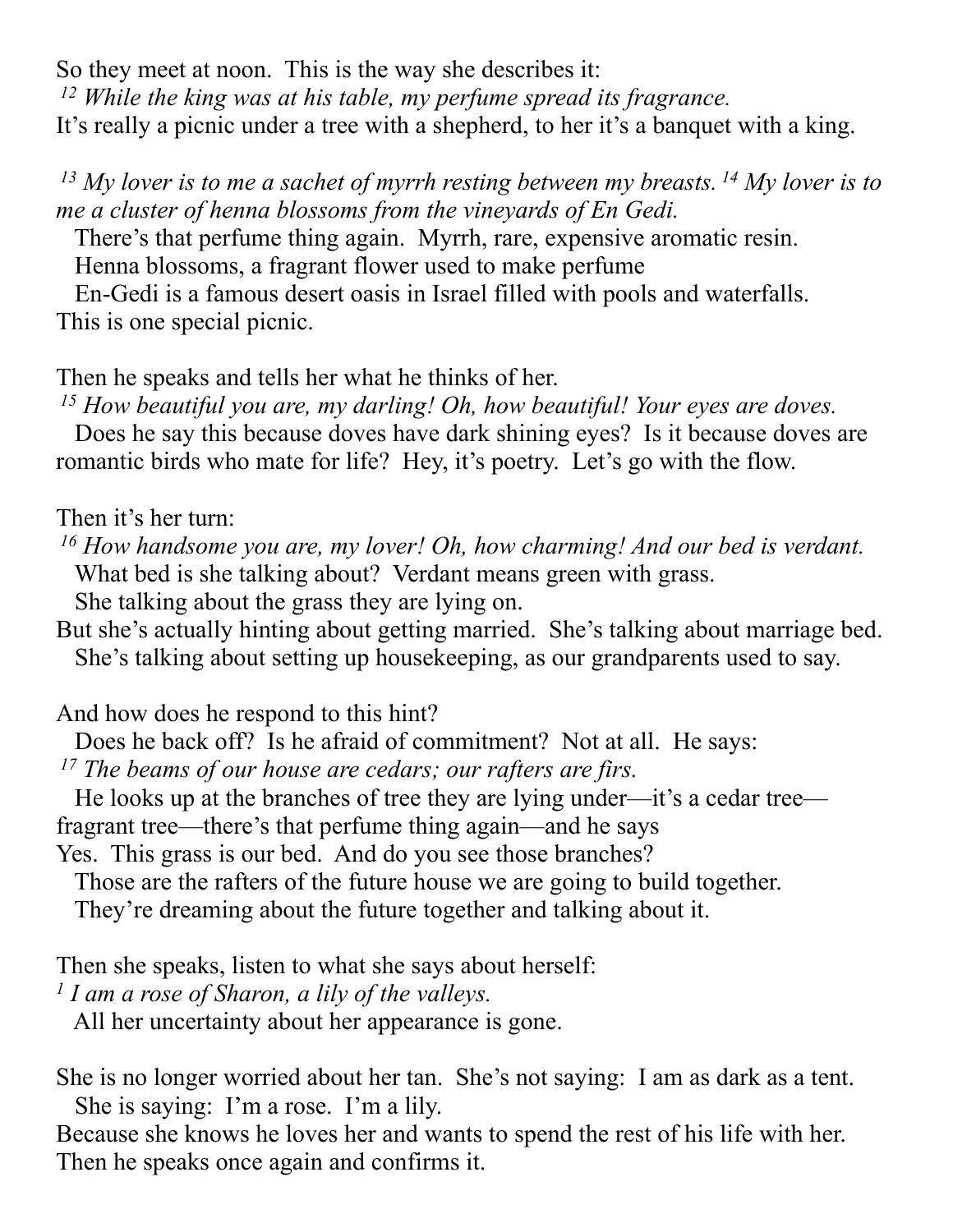*2 Like a lily among thorns is my darling among the maidens.* In other words, I have eyes for no one but you.

**INTRO:** Some parts of the Bible tell us things directly in a teaching fashion. Like book of Romans—Paul gives a detailed presentation of Gospel. Teaches the great doctrines of original sin, predestination, justification. Other parts of the Bible show us things. We have to figure out what God telling. The Song of Songs is one of those parts of the Bible that mostly shows us things. It shows us a picnic under a cedar tree. It shows us two people in love. But it doesn't tell us anything directly.

You can't help smiling when you read this first poem.

She hates her tan and he thinks she's a mare!

Lord wants us to look at these two and ask ourselves:

What makes this so good? What makes us smile?

What gives us a deep down sense of the freshness and even a longing for this?

I said last week that the Song of Solomon has a lot to teach us about marriage.

I'm certainly going to point out those marriage lessons when they come.

But this book of the Bible is not just about marriage or just for married people it's for all Christians.

And if you let the Holy Spirit speak to you through the beauty of this divine poetry it can give you a bigger, more balanced view of the Christian life.

We are all influenced by the secular culture and the secular worldview around us. By secular I mean non-supernatural, anti-God, humanistic.

That viewpoint is all around us.

And as Christians there are points were we give in and adopt that viewpoint, and there are places where we over-react against it and reject things we shouldn't. Here's where I think the Song of Songs is so helpful.

So let's meditate on this first poem and consider two points.

1. The goodness of creation

2. The wonder of love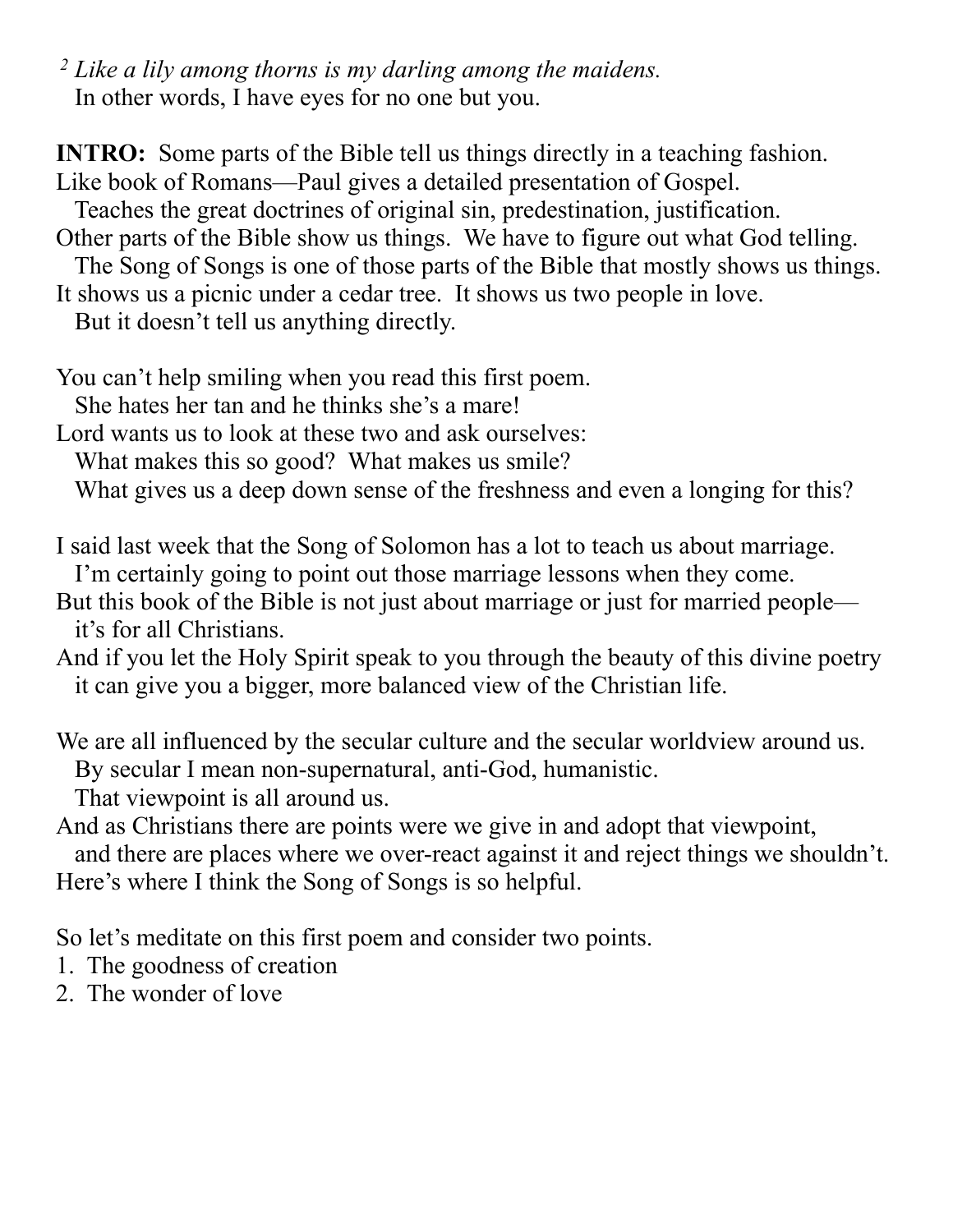### **MP#1 The goodness of creation**

When you read this opening chapter you can't help but be struck by the goodness of God's creation, the goodness of the physical world.

All sorts of things physical things are celebrated. Let's list them:

 kisses wine perfume vineyards jewelry: ear rings, necklaces gold, silver horses and chariots myrrh breasts henna blossoms En Gedi—a particularly beautiful place doves green grass cedar trees, fir trees roses, lilies In future chapters this list will expand—all sorts of fruit and flowers are mentioned, other special places, clothing, foods, and other parts of the human body.

- Out in the narthex I have some posters announcing this sermon series.
- They were designed by Emily Krenkel Bussman. Once member, pastor's wife. Read the Song and design a poster. She's an artist.

She picked pomegranates. You'll never look at pomegranates same way.

- I mentioned last week that there have been times in the history of the Christian church when all these things in the Song were interpreted as purely symbolic. And part of the reason for that was an unbiblical view of creation that has at various times had influence in the church.
- There are different variations, but essentially the view is that there are certain material things that are inherently evil or dangerous sources of temptation so they should best be avoided.

We could just look at the list of things in this chapter and identify some of those. Like wine. Your love is better than wine.

Every one of us know people who have been destroyed by wine.

We know innocent children and spouses whose lives have been overshadowed by the alcohol abuse of a mother or father, a husband or wife.

The Bible even says that drunkards will not inherit the kingdom of God—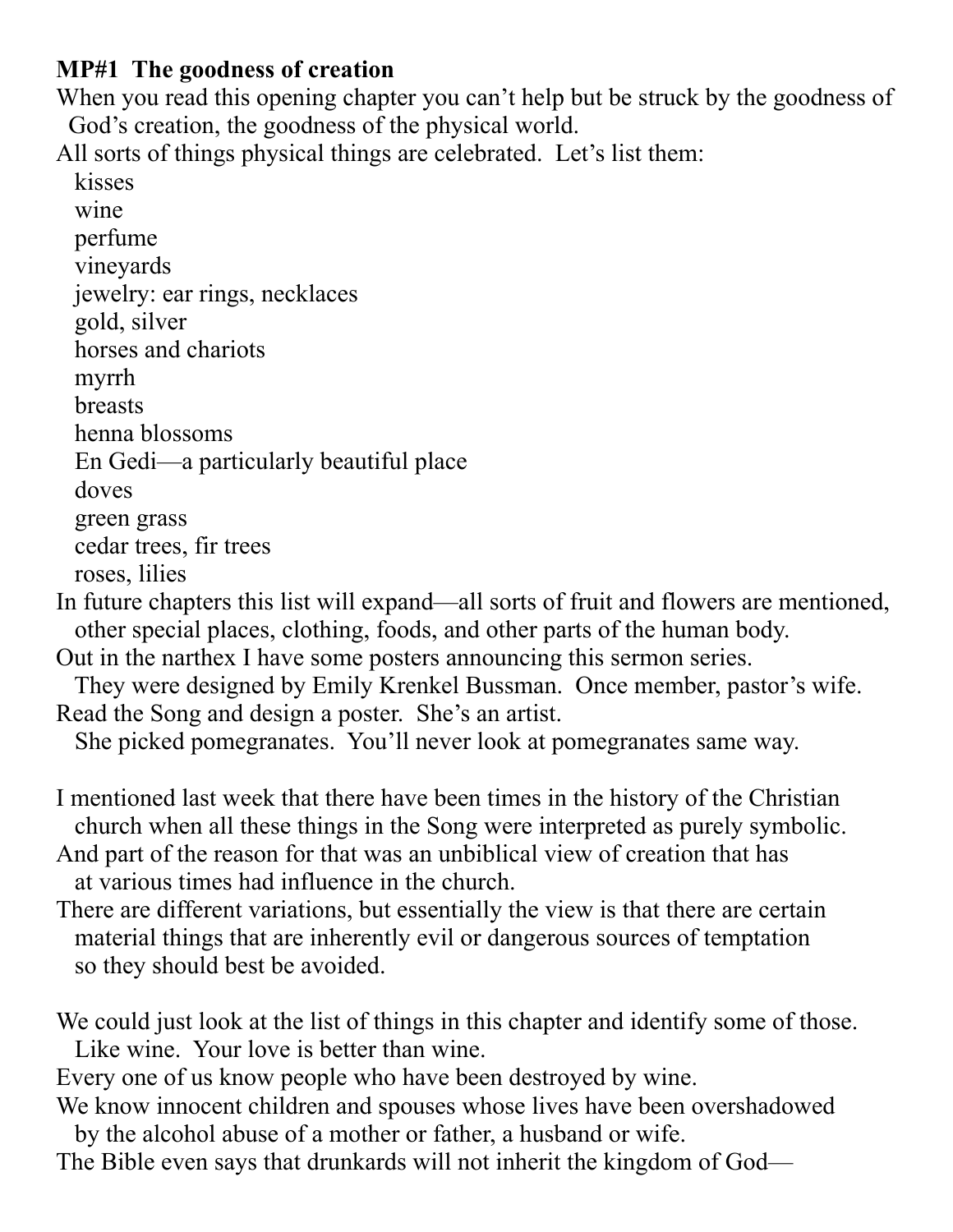so there can be eternal consequences for the abuse of wine.

The chapter mentions jewelry, it mentions gold and silver.

- We know what materialism does to people—it makes them care more about stuff and things than other human beings and even more than God himself.
- There will be vast numbers of people in hell because of the love of money far more than are there because of the love of wine.
- And what about the biggest thing in this chapter? Sexual attraction.

Just think of how much trouble that has caused.

Even David, the man after God's own heart, stumbled in this.

Proverbs says the house of the adulteress is the way to Sheol.

But it's wrong to respond to these dangerous temptations by viewing the material world as inherently evil or even as potential danger to be avoided.

There's not a whiff of that in the entire Song of Songs.

All the lovely and pleasurable things of creation are enjoyed and celebrated.

And that word "creation" that is the key to getting our theology correct.

We believe this world and everything in it was created by God.

 God alone is . Everything else is part of his creation. It's not God. So he alone is to be worshipped.

That's the problem with secularism. If you don't believe in God,

then this world is all there is, so you end up worshipping material things.

As Paul says in Romans, man exchanges the glory of the immortal God for images of mortal man and birds and animals and reptiles.

Wine promises to free you from your sorrows so people make it their god. Money promises safety from the contingencies of life so people make it their god. Sex promises pleasure or affirmation so people make it their god.

But as Christians we have this wonderful position. God is our God.

He's the source of all the things we long for—security, pleasure, approval.

And he gives us this glorious creation to use and enjoy—

within the boundaries of his law—which is life to us.

In the Song there is the celebration of sexual intimacy and there is the celebration of marriage—God's law—God's good way and plan.

Our stance as Christians toward the material world and toward creation should be a positive one. Yes, we recognize our fallen natures. Yes, know temptations. But guard against that is Holy Spirit applying law of God to hearts.

This first poem impresses on us the goodness of creation and also . . .

## **MP#2 The wonder of love**

There are three qualities that make the love of this young woman and man shine.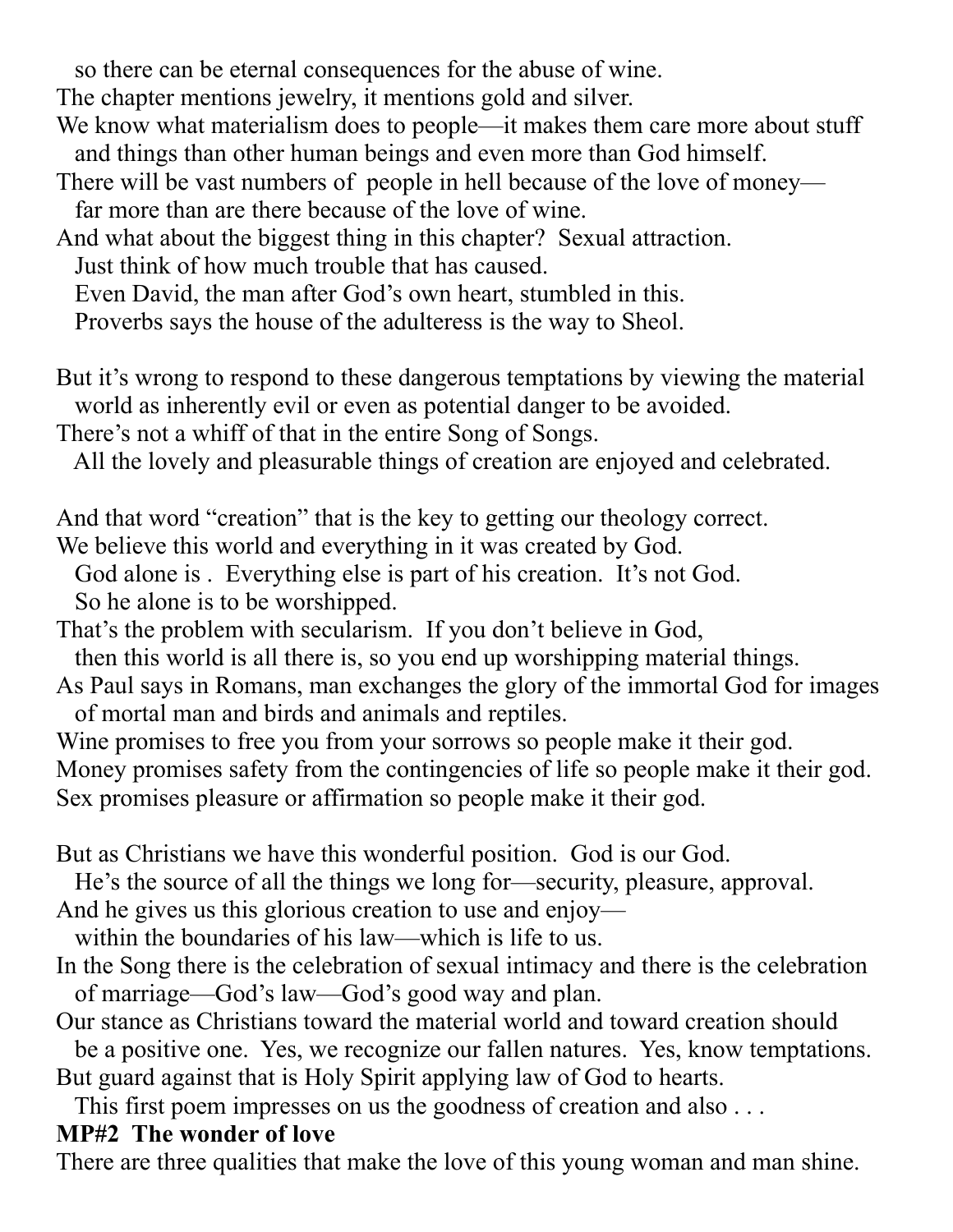#### **1. First, their love is particular**

"You are a lily among thorns." That's the way he puts it.

 He doesn't have his eyes on any of the other girls—even ones with fair skin they are all thorns to him—she is the lily.

She feels the same for him.

This is the only man who makes her think of perfume.

She has no interest in the other shepherds.

This has been God's plan for marital love from the beginning.

When God made Eve, she was the only woman in the world for Adam—literally. That is how God intends it to be in all marriages—

as if she were the only woman in the world and he were the only man.

The particular love of marriage is a picture of the God's love for you.

He loves you in particular. He views you as a lily among thorns.

Jesus Christ says something wonderful in John 10.

He says the shepherd calls his sheep by name.

Jesus knows your name. He knows you. He has known you from eternity.

In that same passage Jesus says: I lay down my life for my sheep.

The warmth and sweetness of the Gospel is that he died for me because he loved me and chose me.

My name was written on his heart from all eternity.

He thought of <u>me</u> when he hung on the cross.

I am to Jesus Christ a lily among thorns. He has called me by name.

What happens when you know you are the object of particular love?

It changes your view of our self, just like it did for the women in the poem.

She goes from saying: I'm as dark as a tent to I'm a rose. I'm a lily.

She's filled with confidence in her personal value and beauty.

Knowing Jesus love for you can fill you with a great confidence and that enables you then to be a loving person to the people in your life your spouse certainly, but all the other people as well.

A second quality of their love that makes us smile is intimacy.

## **2. Their love is intimate.**

They progressively open themselves to each other.

This will continue throughout the Song—into their married life.

But even here at love's beginning, their intimacy grows.

She tells him she wants to meet him at midday when he rests his sheep.

That was a risk. She was showing her feelings toward him.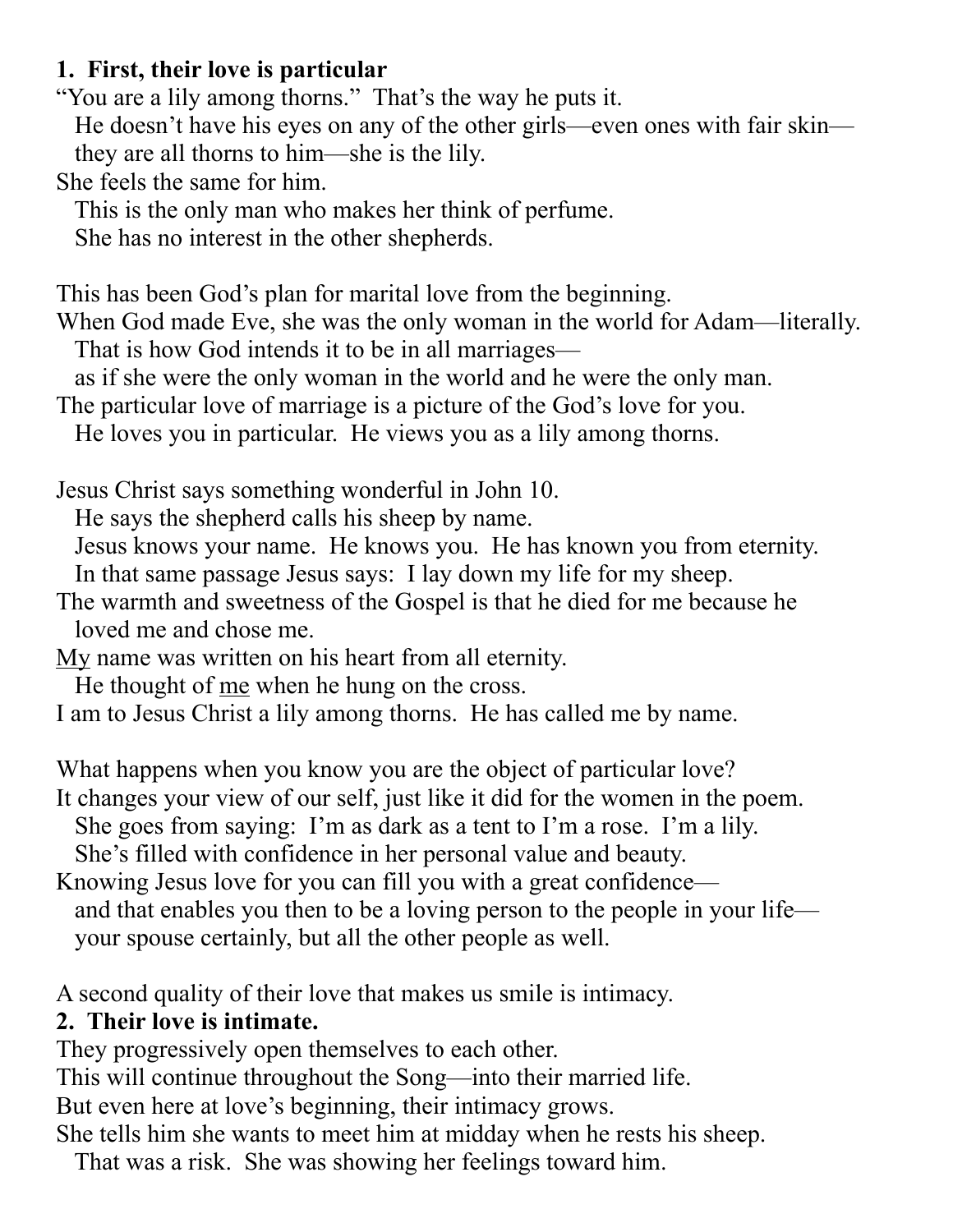He opened his heart to her request. He didn't shun or embarrass her. Then during their picnic he tells her how beautiful she is: Your eyes are doves. She didn't roll her eyes when he said that, but accepted it with pleasure. When she hints about the marriage bed—he doesn't back away he encourages her and joins in dreaming about their future.

What you see is that neither puts up a wall as they get closer and closer with each revelation of deeper feelings and desires.

Instead there is a corresponding revelation and growing intimacy.

This eventually leads to marriage—will get there the week after next.

Things get very flowery and perfumey in that chapter.

After God made Eve, and awakened Adam—brought them together—final word: "The man and his wife were naked and unashamed."

This is a vivid description of intimacy.

 Their physical nakedness signified they were hiding nothing from one another. Their thoughts, their feelings, their desires, their plans were all shared.

Married people, is your love intimate or have you put up walls against your spouse? Are their areas of your life that you have declared off limits?

 Do you recoil when spouse wants more intimacy in particular part of life? The power for intimate love comes from Jesus Christ.

He knows you. He knows you better than you know yourself because he is God. He knows your true motives when you are fooling yourself.

When you are doing something because you think it is the good and right thing to do but deep down you are really being driven by selfishness, self-preservation, Jesus knows that about you.

And he loves you, and wants you to know him better.

# **3. Their love is delightful.**

"Let him kiss me with the kisses of his mouth; your love is more delightful than wine."

That's the way she puts it.

When Adam saw Eve for the first time he said:

At last—this is now bone of my bones and flesh of my flesh.

Adam was celebrating. When he laid eyes on her—realized this was who missing.

 Here was a person who as like him and yet so different from him. Those differences that were a great source of wonder and delight.

They are intended to delight. That is how God made us.

And the delightful love of a man and a woman points to something bigger. Bible say something remarkable about the love of God for his people.